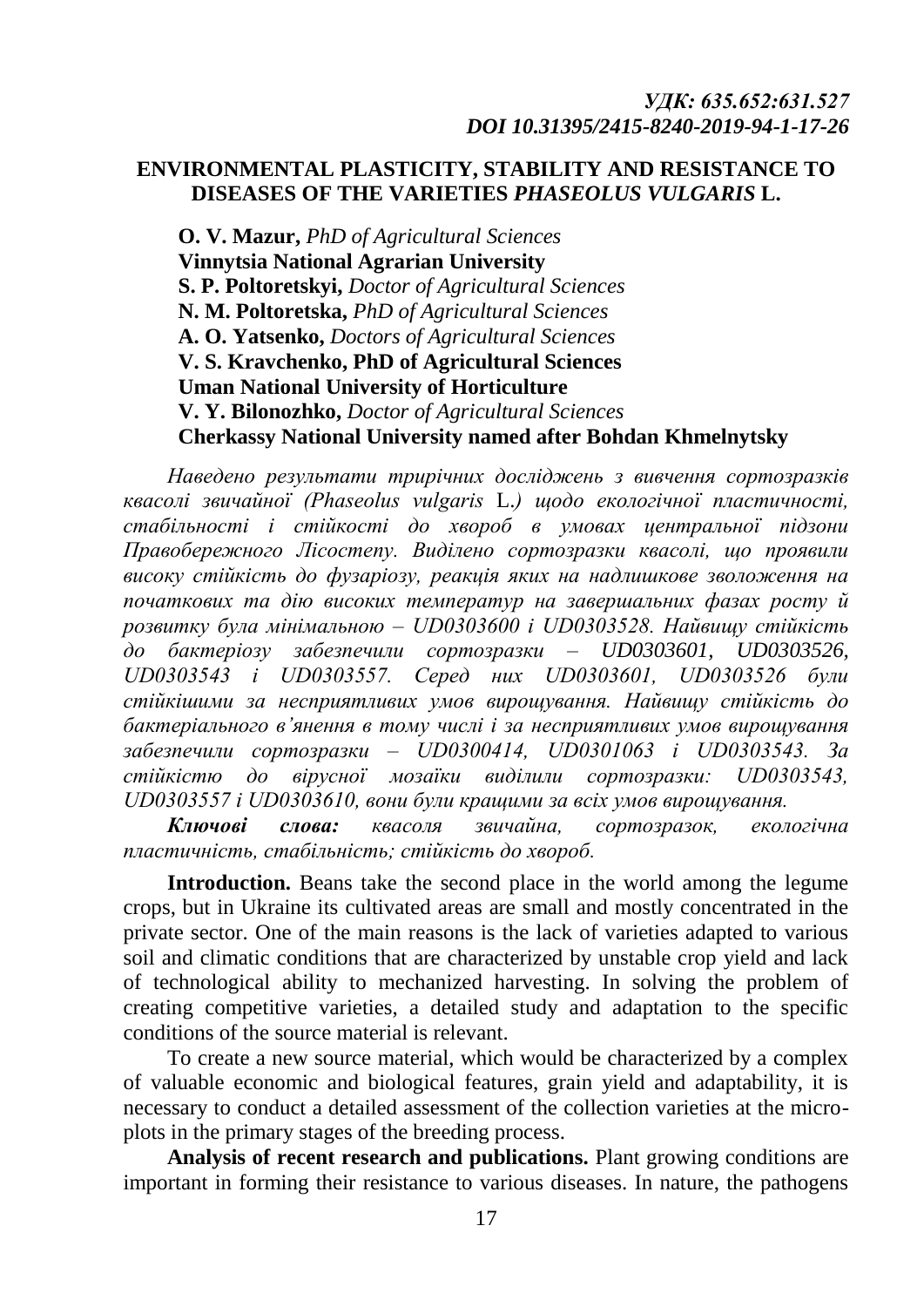and plants are influenced by the weather conditions that are constantly changing. A special influence on the plant's attack of disease excitant is the air temperature and precipitation [1].

On the one hand, weather conditions can promote or suppress the plant growth and development, prolonging or reducing their vegetative period. On the other hand, meteorological conditions also affect the development of pathogens of diseases – promote or limit their reproduction, distribution and penetration into plants [2]. The fusariosis manifests itself in beans in the form of root rot and plant wilting, which can be observed simultaneously. The root rot infestation is especially dangerous in the seadling stage – the plant ceases to develop and dies [3].

Therefore, the **objective** of our research is to determine the level of variability and to identify patterns of inheritance of valuable economic and biological features for the selection of productive and adaptive forms of common bean (*Phaseolus vulgaris* L.) by hybridological analysis.

To achieve this goal, it was necessary to **solve the task** of creating the source material for the selection of high-yielding and adaptive varieties of common beans for the Right-bank Forest-Steppe.

**Research methodology.** The research was conducted during 2014–2016 in the conditions of the research plot of the Department of Plant Production, Selection and Bioenergetic Cultures of Vinnytsia National Agrarian University.

The region where the research was conducted by its natural conditions refers to the central subzone of the Right Bank Forest-Steppe. It is characterized by the distribution of gray forest soils of light medium-loam mechanical composition. The hydrothermal conditions of the 2014 and 2016 surveys were typical of the average yearly indices of the research area. The year 2015 was marked by a significant deficiency of precipitation and high temperature air conditions.

The research material were the varieties of common beans provided by the National Center for Plant Genetic Resources of Ukraine [3] and hybrid combinations obtained as a result of intervarietal crossings.

Sowing was carried out by the temperature regime of soil  $10-12$  °C at the depth of seeding and stable increase of average daily air temperature. The placement of the plots was consistent, the varieties were sown in a six-time repetition. The wide-row sowing with a width of rows of 45 cm was used. The total area of the plots was  $1.35 \text{ m}^2$ , and the account one is  $1.0 \text{ m}^2$ . Sowing was carried out manually, with the seeding rate of 18 similar seeds per 1 linear meter, the standard was placed in 10 numbers.

Accounts, analyzes and observations are performed according to the generally accepted methods [4].

The general adaptability of the common bean varieties for years of research was determined by regression coefficient ( $b_i$ ) and the stability variance ( $S_i^2$ ) S. A. Eberhart, W. A. Rassel [5], interpreted by of V. Z. Pakudin and L. M. Lopatina [6].

Assessment of the morphological features variation was carried out by the variation coefficient  $(V, %)$  according to the scale [7]. The ecological variation coefficient (*Vе*, %) was determined by the ratio of the average sign to its standard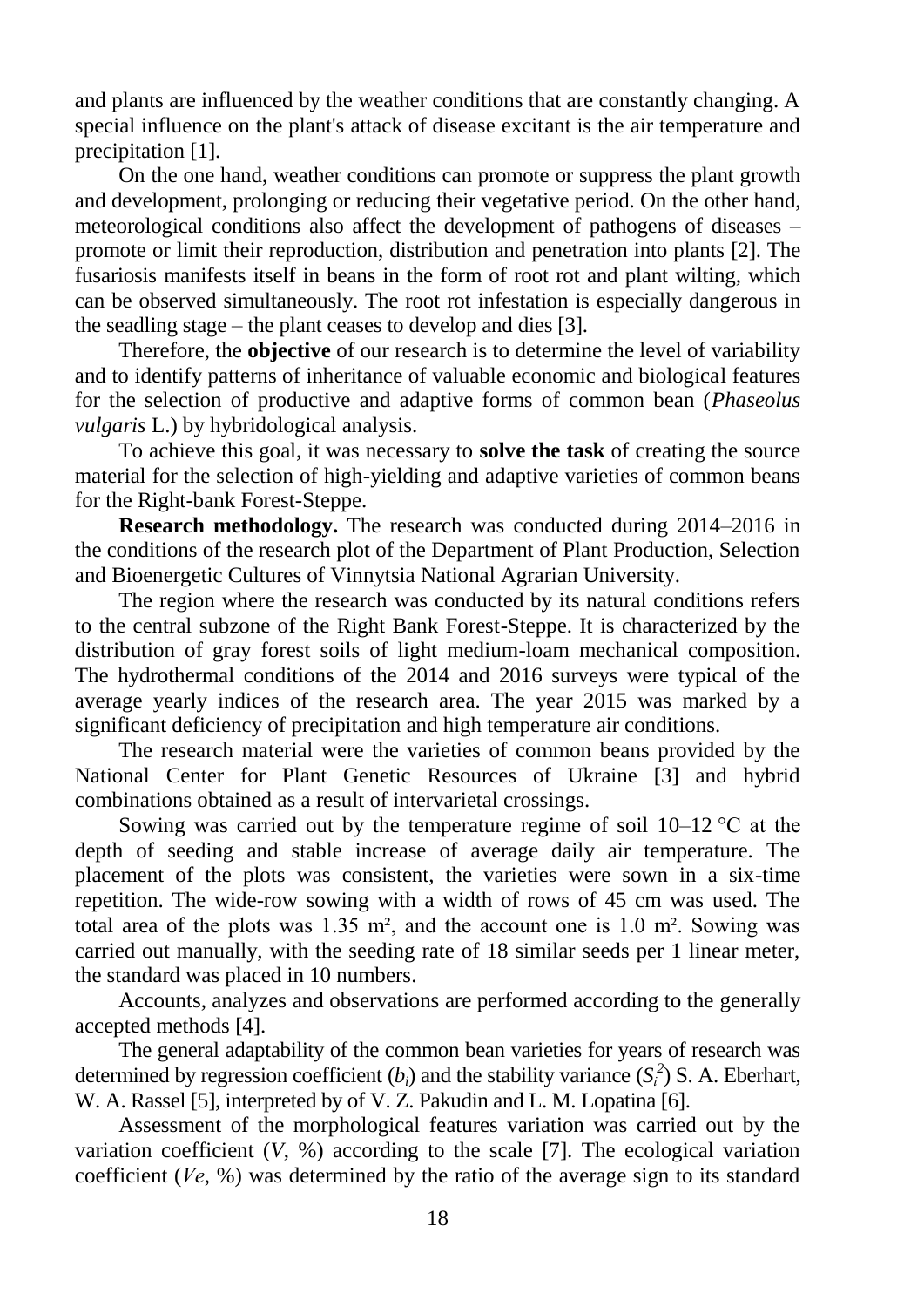deviation (up to 10 % is low, 11–20 % is average, and 21 % is high).

The determination of ultrastability (*Nom*) and agronomic stability coefficient (*As*) was calculated according to the method [8].

The statistical processing of research results was performed using the dispersion and correlation-regression methods [9, 10].

**Research results.** The resistance of the studied varieties of common beans to fusariosis and the parameters of environmental plasticity and stability on average over the years of research were as follows (Table 1).

| <b>National Catalog</b><br>Number | Resistance to<br>fusariosis, $%$ | $b_i$ | $S_i^2$ | V   | Hom  | As   |
|-----------------------------------|----------------------------------|-------|---------|-----|------|------|
| UD0300282                         | 76.6                             | 0.83  | 22.96   | 5.0 | 15.3 | 95.0 |
| UD0300434                         | 78.6                             | 1.14  | 33.67   | 7.0 | 11.2 | 93.0 |
| UD0301736                         | 77.8                             | 1.08  | 19.76   | 6.0 | 13.0 | 94.0 |
| UD0303543                         | 89.2                             | 1.03  | 2.46    | 5.0 | 17.8 | 95.0 |
| UD0303557                         | 89.3                             | 1.31  | 6.1     | 6.0 | 14.9 | 94.0 |
| UD0303610                         | 89.8                             | 1.08  | 3.75    | 5.0 | 18.0 | 95.0 |
| UD0303513                         | 88.5                             | 0.98  | 2.72    | 5.0 | 17.7 | 95.0 |
| UD0303598                         | 89.1                             | 0.87  | 5.61    | 4.0 | 22.3 | 96.0 |
| UD0303600                         | 91.2                             | 0.79  | 1.56    | 4.0 | 22.8 | 96.0 |
| UD0303528                         | 91.7                             | 0.86  | 1.82    | 4.0 | 22.9 | 96.0 |
| Medium                            | 86.18                            |       |         |     |      |      |
| LSD <sub>05</sub>                 | $0.63 - 0.95$                    |       |         |     |      |      |

**Table. 1***.***Resistance of common beans varieties to fusariosis and parameters of ecological plasticity and stability***,* **2014–2016**

In conducting the analysis of this table, it should be noted that the stability of standard bean varieties depended on varietal characteristics, as well as on weather conditions during the years of growing. The highest on was observed in 2016, the rate of disease resistance varied from 81.0 to 95.2 %, and the lowest one in 2015, when there was a stressful situation due to a lack of moisture and high temperatures. Thus, in the second half of the vegetation of plants, high temperatures contributed to an increase in plant damage by fusariosis. The resistance of beans varieties to fusariosis in this year was in the range from 73.2 to 92.3 %. In 2014, when there was a higher rainfall amount, first of all, compared to the 2015 and 201, the resistance of common beans varieties varied from 75.4 to 87.9 %. That is, in 2014, the resistance to disease was more dependent on excess moisture in the initial stages of growth and development of plants of beans varieties.

We have selected varieties of beans, which showed high resistance to fusariosis. At the same time, their reaction to excess moisture in the initial stages of growth and development and the effect of high temperatures in the final stages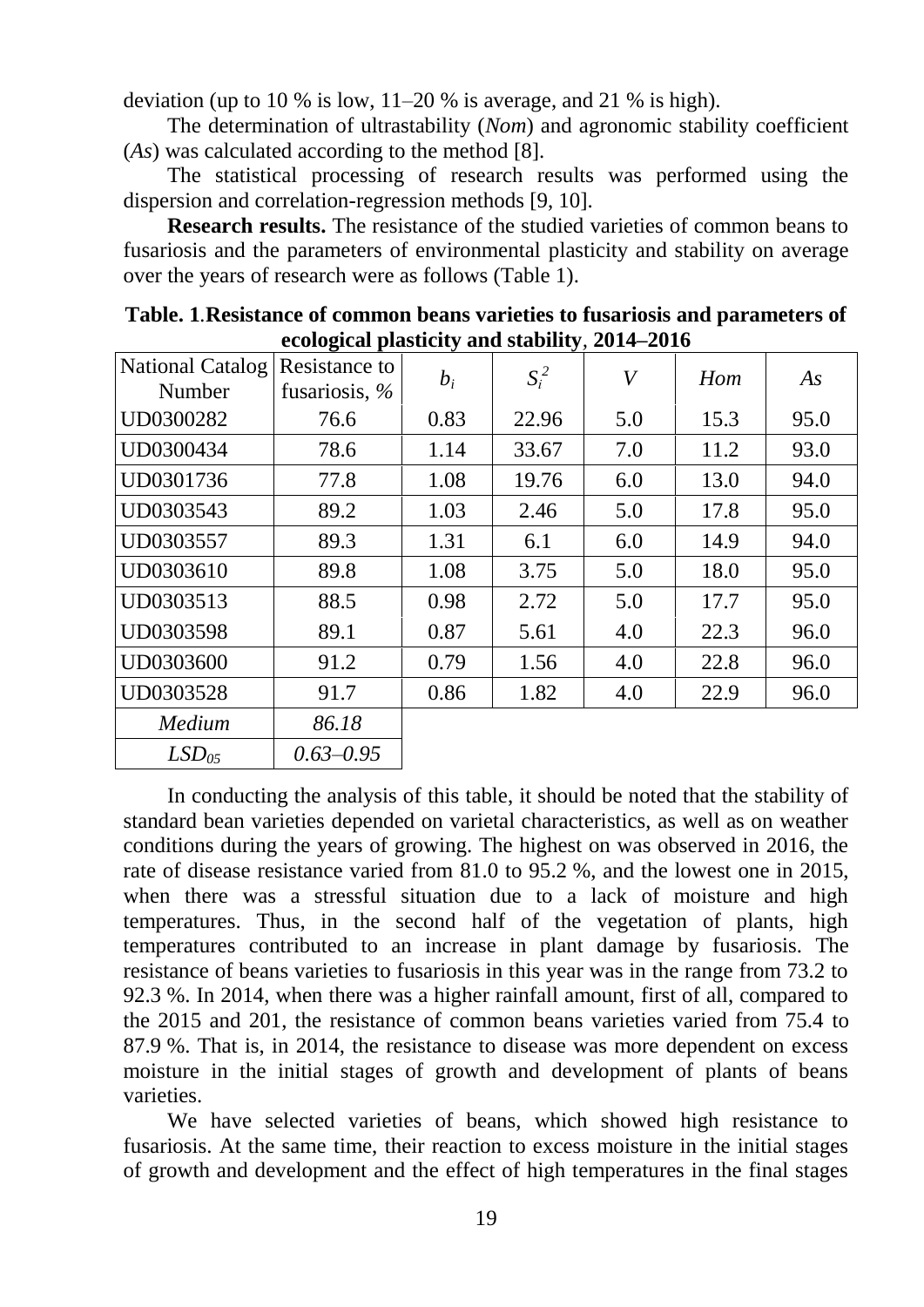was minimal. These were UD0303600 and UD0303528 varieties, in which the plasticity coefficient was  $b_i<0$ , and the stability variation was the lowest, namely 1.56 and 1.82. Also the variation coefficient was the lowest among the presented varieties  $-4\%$ . That is, these varieties belong to the first rank according to the coefficients of plasticity and stability variance; they have better results under adverse conditions and are unstable. The varieties belonging to the sixth rank should also be distinguished according to the coefficients of plasticity and stability variance, namely UD0303610, UD0303543 and UD0303557, in which the regression coefficient was  $b_i > 1$  and the stability variance  $S_i^2 > 0$ , these varieties provide higher stability under favorable growing conditions. The varieties UD0303600, UD0303528 had the highest ultrastability.

Subsequently, we carried out a comparative evaluation of common bean varieties for resistance to bacteriosis (Table 2).

| <b>National</b><br>Catalog<br>Number | Resistance to<br>bacteriosis, % | $b_i$ | $S_i^2$ | $\boldsymbol{V}$ | Hom   | As   |
|--------------------------------------|---------------------------------|-------|---------|------------------|-------|------|
| UD0300282                            | 75.9                            | 0.87  | 52.6    | 5.0              | 15.18 | 95.0 |
| UD0300434                            | 78.3                            | 0.93  | 43.1    | 5.0              | 15.7  | 95.0 |
| UD0301736                            | 75.6                            | 0.76  | 38.8    | 4.0              | 18.9  | 96.0 |
| UD0303543                            | 84.8                            | 1.00  | 73.5    | 5.0              | 17.0  | 95.0 |
| UD0303557                            | 92.7                            | 0.90  | 41.4    | 4.0              | 23.2  | 96.0 |
| UD0303610                            | 93.4                            | 0.92  | 46.7    | 4.0              | 23.4  | 96.0 |
| UD0303513                            | 91.8                            | 1.02  | 63.7    | 5.0              | 18.4  | 95.0 |
| UD0303598                            | 91.8                            | 1.37  | 106.5   | 6.0              | 15.3  | 94.0 |
| UD0303600                            | 90.9                            | 1.02  | 69.4    | 5.0              | 18.2  | 95.0 |
| UD0303528                            | 91.2                            | 1.20  | 82.9    | 6.0              | 15.2  | 94.0 |
| Medium                               | 86.7                            |       |         |                  |       |      |
| LSD <sub>05</sub>                    | $0.79 - 1.30$                   |       |         |                  |       |      |

**Table. 2. Resistance of common bean varieties to bacteriosis and parameters of ecological plasticity and stability**, **2014–2016**

By conducting the analysis of the plants resistance to bacteriosis, it should be noted that the higher resistance to bacteriosis was typical for the best varieties of common bean in 2015, when the highest temperature conditions and a small amount of precipitation were observed.

So in 2015 the resistance to bacteriosis was high and ranged from 78.9 to 96.8 %, in 2016 – from 75.6 to 94.5 %. In 2014 the resistance to this disease was lower and ranged from 72.3 to 89.1 %.

The highest resistance to bacteriosis had such varieties as UD0303601 – 93.4 %, UD0303526 – 92.7 %, UD0303543 and UD0303557 – 91.8 %.

According to the coefficient of plasticity  $b<sub>i</sub> < 1$ , high resistance to bacteriosis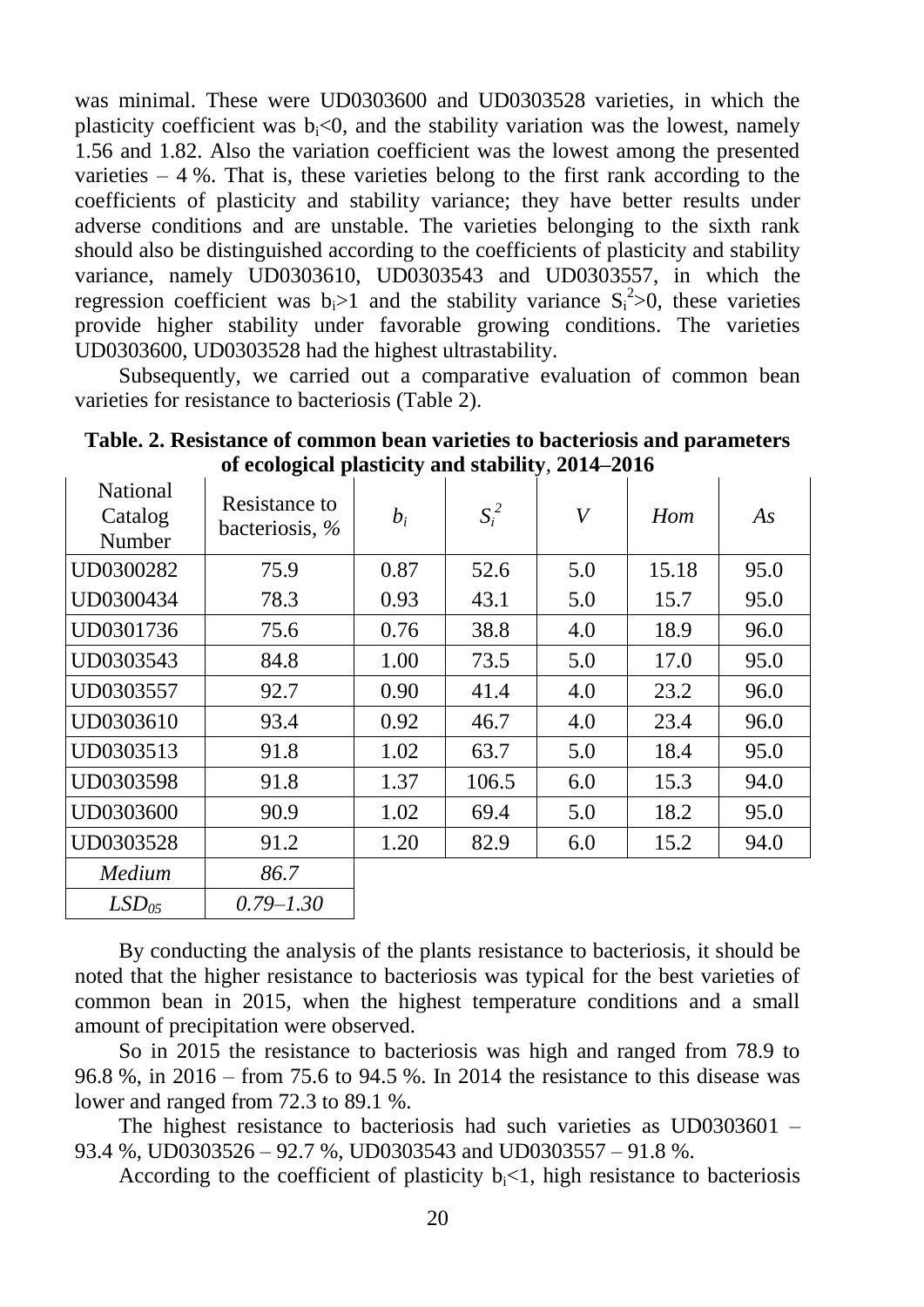had such varieties as UD0303601 and UD0303526. The variation coefficient of these varieties was 4 % and the agronomic stability coefficient was 96 %. The specified common bean varieties were classified as the first rank ones by the coefficients of plasticity ( $b_i$ <1) and the stability variance ( $S_i^2 > 0$ ), they have better results in adverse conditions and are unstable. Also, we selected the varieties belonging to the sixth rank according to the coefficients of plasticity  $(b<sub>i</sub><1)$ , and the stability variance  $(S_i^2 > 0)$ , namely UD0303543, UD0303557, UD0303513 and UD0303610, in which the regression coefficient  $(b<sub>i</sub><1)$ , and  $(S<sub>i</sub><sup>2</sup> > 0)$  stability variance, these varieties provide higher resistance under favorable growing conditions.

The selected common bean varieties are characterized by high resistance to bacteriosis and belonged to the first and the sixth rank by the plasticity coefficient, as well as the stability variance coefficient, the variation coefficient was 4–6 %, the coefficient of agronomic stability  $As = 94-96$  %.

The highest ultrastability index had such varieties as UD0303601, UD0303526, UD0301063.

For obtaining stable yields of common beans varieties, it is necessary to use the varieties, characterized by high drought tolerance. In addition to drought tolerance, such varieties should be resistant to bacterial wilting due to the moisture deficit. Low drought tolerance, damage by bacterial wilting will contribute to reducing the yield of beans varieties. It is known that bacterial wilting causes the greatest damage during the years of drought, at an air temperature of  $+16$  to  $+28$  °C [19].

Next we selected the common bean varieties, characterized by high resistance to bacterial wilting (Table 3).

|                            | ccological plasticity and stability, 2014–2010 |       |         |     |      |      |
|----------------------------|------------------------------------------------|-------|---------|-----|------|------|
| National Catalog<br>Number | Resistance to<br>bacterial wilting,<br>$\%$    | $b_i$ | $S_i^2$ | V   | Hom  | As   |
| UD0300282                  | 94.0                                           | 0.65  | 38.45   | 3.0 | 31.3 | 97.0 |
| UD0300434                  | 80.0                                           | 0.99  | 82.1    | 6.0 | 13.3 | 94.0 |
| UD0301736                  | 90.4                                           | 1.16  | 135.9   | 6.0 | 15.1 | 94.0 |
| UD0303543                  | 79.0                                           | 1.08  | 105.7   | 6.0 | 13.2 | 94.0 |
| UD0303557                  | 77.5                                           | 1.14  | 137.8   | 7.0 | 11.1 | 93.0 |
| UD0303610                  | 75.3                                           | 0.93  | 71.1    | 6.0 | 12.6 | 94.0 |
| UD0303513                  | 81.1                                           | 0.98  | 82.4    | 5.0 | 16.2 | 95.0 |
| UD0303598                  | 78.1                                           | 1.08  | 97.4    | 6.0 | 13.0 | 94.0 |
| UD0303600                  | 79.5                                           | 0.94  | 71.7    | 5.0 | 15.9 | 95.0 |
| UD0303528                  | 79.2                                           | 1.04  | 97.5    | 6.0 | 13.2 | 94.0 |
| Medium                     | 81.4                                           |       |         |     |      |      |
| LSD <sub>05</sub>          | $0.91 - 1.28$                                  |       |         |     |      |      |

**Table 3. Bacterial wilting of common bean varieties and parameters of ecological plasticity and stability**, **2014–2016**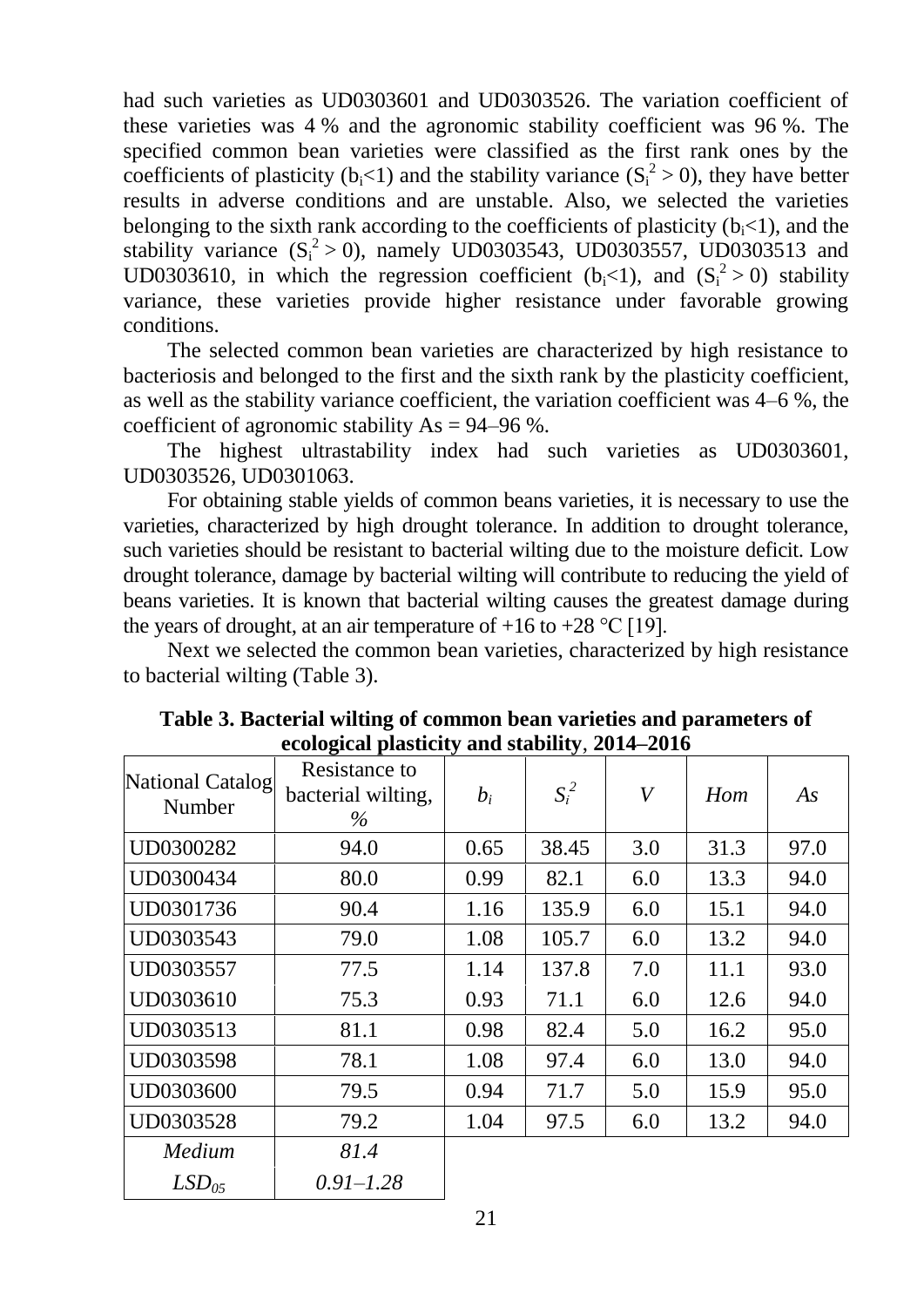The varieties had the highest resistance to bacterial wilting in 2016 – 79.8 to 96.7 %. Somewhat lower resistance was in 2014 from 74.7 to 94.5 %, and the lowest one in 2015 – from 71.3 to 90.9 %.

The highest resistance to bacterial wilting had the variety UD0300414 – 94.0 %, as well as UD0301063 – 90.4 % and UD0303543 – 81.1 %.

Analyzing the indices that determine the adaptability of common bean varieties, it should be noted that the coefficient of plasticity and the stability variance in these varieties significantly differed. So bythe variety UD0300414 the coefficient of ecological plasticity was 0.65, and in the varieties UD0301063 – 1.16 and UD0303543 – 0.98 %. The stability variance in all the best-resistant bacterial wilting varieties was higher.

The variation coefficient was at the level of 3–6 %. The agronomic stability coefficient was high and varied from 94 to 97 %. The highest ultrastability indices were in UD0300414, UD0303543, UD0303610, UD0301063. These varieties are highly valuable to further breeding work.

Further we distinguished the common bean varieties, characterized by high resistance to the damage to plants by variegation (Table 4).

| National Catalog<br>Number | Resistance to<br>variegation, $\%$ | $b_i$   | $S_i^2$ | $\boldsymbol{V}$ | Hom  | As   |
|----------------------------|------------------------------------|---------|---------|------------------|------|------|
| UD0300282                  | 73.0                               | 1.09    | 111.2   | 6.0              | 12.2 | 94.0 |
| UD0300434                  | 73.8                               | 1.52    | 221.7   | 9.0              | 8.2  | 91.0 |
| UD0301736                  | 74.4                               | 1.01    | 97.38   | 6.0              | 12.4 | 94.0 |
| UD0303543                  | 75.0                               | 1.35    | 174.2   | 8.0              | 9.4  | 92.0 |
| UD0303557                  | 73.1                               | 0.75    | 52.92   | 4.0              | 18.3 | 96.0 |
| UD0303610                  | 71.8                               | 0.91    | 78.31   | 5.0              | 14.4 | 95.0 |
| UD0303513                  | 89.6                               | 1.31    | 162.1   | 6.0              | 14.9 | 94.0 |
| UD0303598                  | 84.4                               | 0.92    | 81.8    | 5.0              | 16.9 | 95.0 |
| UD0303600                  | 83.7                               | 1.41    | 186.9   | 7.0              | 12.0 | 93.0 |
| UD0303528                  | 79.1                               | $-0.27$ | 44.45   | 6.0              | 13.2 | 94.0 |
| Medium                     | 77.8                               |         |         |                  |      |      |
| LSD <sub>05</sub>          | $0.81 - 0.98$                      |         |         |                  |      |      |

**Table 4. Variegation of common bean varieties and parameters of ecological plasticity and stability, 2014–2016**

The harmfulness of viral diseases depends on the susceptibility of the variety to the virus, the age of the damaged plant and weather conditions. The agent of the usual retains its properties as long as it remains a viable seed. In the period of vegetation, the infection is transmitted by aphids, sometimes by inoculation with juice, pollen, and also in contact with a diseased plant. The fatal development of the virus is observed at temperatures above 30  $^{\circ}$ C [19].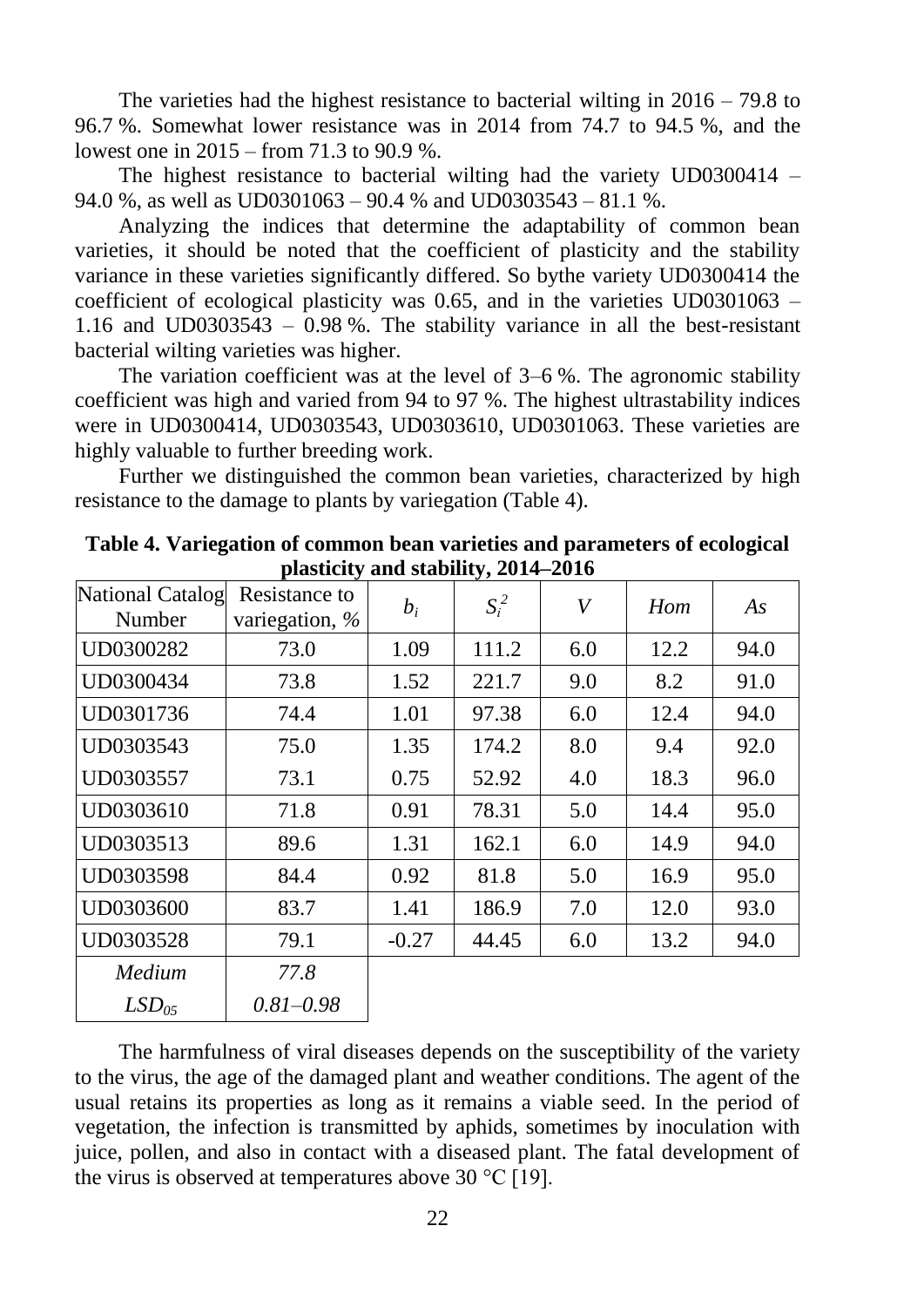It should be noted that the highest resistance to variegation manifested itself in 2014, when the lowest temperature conditions were observed during the vegetation period. The worst attack of variegation was in 2015, when there were high temperatures during the vegetation period of bean plants. In 2014 the resistance to variegation was in the range from 74.2 to 94.6 %, and in 2015 the resistance indices were significantly lower and varied from 66.4 to 83.4 %. The typical intermediate value of the variegation resistance of the varieties in 2016 ranged from 73.2 – 90.9 %. According to the variegation resistance the following varieties were distinguished: UD0303543 – 89.6 %, UD0303557 – 84.4 %,  $UD0303610 - 83.7$  %.

These varieties of common bean according to the ecological plasticity coefficient and the stability variance were classified as the first and the sixth rank. So the plasticity coefficient of the variety UD0303543 was 1.31, and of the variety  $UD0303610 - 1.41$ . That is, these varieties refer to the sixth rank, and the variety UD0303557 – 0.92 to the first rank. In the presented varieties, the stability variance is  $S_i^2 > 0$ . The variation coefficient in these varieties was between 5 and 8 %. The agronomic stability coefficient of these varieties was between 92 and 95 %. The highest ultrastability had the varieties UD0303526, UD0303557.

**Conclusions.**As a result of the three-year research of common bean varieties in the conditions of the central subzone of the Right-Bank Forest-Steppe, the following is established.

1. The common bean varieties were selected that showed high resistance to fusariosis, the reaction of which to excess moisture on the initial and the influence of high temperatures on the final stages of growth and development was minimal – UD0303600 and UD0303528. The highest resistance to bacteriosis had the varieties UD0303601, UD0303526, UD0303543 and UD0303557. Among them, UD0303601, UD0303526 were more resistant to adverse cultivation conditions.

2. The highest resistance to bacterial wilting, including under adverse cultivation conditions had the varieties UD0300414, UD0301063 and UD0303543.

3. According to the resistance to variegation the following varieties were distinguished: UD0303543, UD0303557 and UD0303610, they were better under all conditions of cultivation.

### **Література**

1. Поліщук Л. К. Патологічна фізіологія рослин з основами імунітету. Київ, 1967. 230 с.

2. Лучна І. С. Зв'язок між погодними умовами та ураженістю квасолі хворобами. *Селекція і насінництво*. 2008. Вип. 96. С. 314–320.

3. Безугла О. М., Кобизєва Л. Н. Генетичні ресурси рослин у вирішенні проблем селекції квасолі в Україні. Збірник наукових праць Селекційно-генетичного інституту. 2015. Вип. 26. С. 74–83.

4. Методические указания по изучению образцов мировой коллекции фасоли. Под ред. Н. М. Чекалина. Ленинград, 1987. 27 с.

5. Eberhart S. A., Russel W. A. Stability parameters for comparing varieties. *Crop Sci*. 1966. V. 6, № 1. Р. 34–40.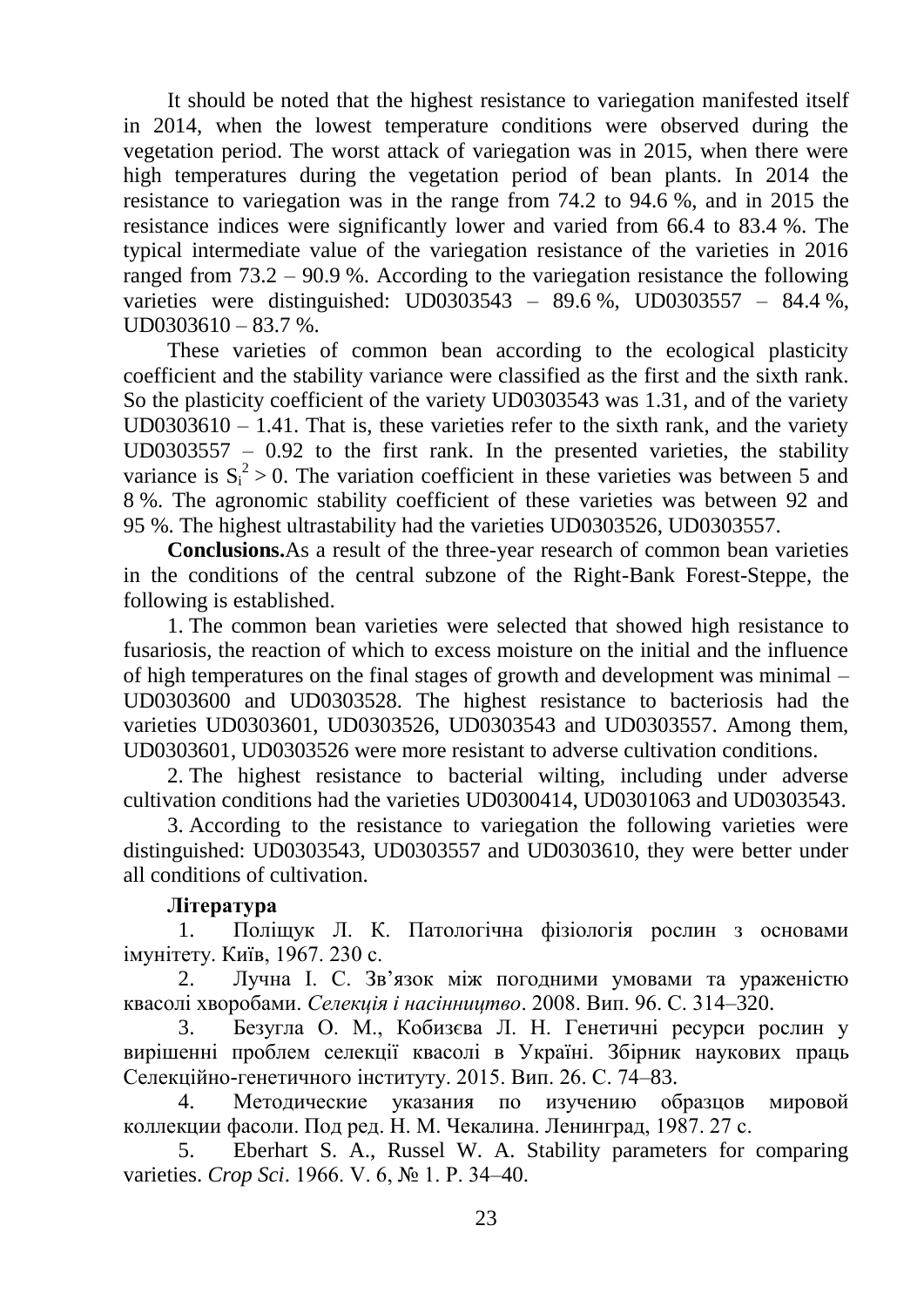6. Пакудин В. З., Лопатина Л. М. Оценка экологической пластичности и стабильности сортов сельскохозяйственных культур. *Сельскохозяйственная биология*. 1984. № 4. С. 109–112.

7. Гужов Ю. А. Модификационная изменчивость количественных признаков у самоопылённых линий и гибридов кукурузы. Доклады ВАСХНИЛ. Москва, 1987. № 7. С. 3–5.

8. Хангильдин В. В., Литвиненко Н. А. Гомеостатичность и адаптивность сортов озимой пшеницы: научн.-техн. бюл. ВСГИ. Одесса, 1981. Вып. 39. С. 8–14.

9. Єщенко В. О., Копитко П. Г., Костогриз П. В., Опришко В. П. Основи наукових досліджень в агрономії. Вінниця: ПП «ТД «Едельвейс і К»», 2014. 332 с.

10. Боровиков В. П. Statistica. Искусство анализа данных на компьютере: для профессионалов. 2-е изд. СПб.: Питер, 2003. 688 с.

### **References**

1. Polishhuk L. K. (1967). Pathological physiology of plants with bases of immunity. Kyiv, 230 p. (In Ukrainian).

2. Luchna I. (2008). Relationship between weather conditions and disease of beans. *Selekciya i nasinnycztvo*. V. 96, рр. 314–320 (In Ukrainian).

3. Bezugla O. M., Kobyzyeva L. N. (2015). Genetic resources of plants in solving the problems of bean breeding in Ukraine. *Zb. nauk. pr. Selekcijnogenetychnogo instytutu*. V. 26, рр. 74–83 (In Ukrainian).

4. Guidelines for the study of samples of the world collection of beans. N. M. Chekalin. Leningrad, 1987. 27 p. (In Russian).

5. Eberhart S. A., Russel W. A. (1966.) Stability parameters for comparing varieties. *Crop Sci*. V. 6, № 1, рр. 34–40. (In English).

6. Pakudin V. Z., Lopatina L. M. (1984.) Assessment of environmental plasticity and stability of crop varieties. *Selskohozyaystvennaya biologiya*. № 4. S. 109–112 (In Russian).

7. Guzhov Yu. A. (1987.) Modification variability of quantitative traits in self-pollinated lines and maize hybrids. *Dokladyi VASHNIL*. Moscow, № 7. рр. 3–5 (In Russian).

8. Hangildin V. V., Litvinenko N. A. (1981). Homeostaticity and adaptability of winter wheat varieties. *Nauchn.-tehn. byul. VSGI*. Odessa, V. 39, рр. 8–14 (In Russian).

9. Jeshhenko, V. O., Kopytko, P. G., Opryshko, V. P., Kostogryz, P. V. (2014). Basic research in agronomy. Vinnytsia: PP «TD «Edelvejs i K»», 332 p. (In Ukrainian).

10. Borovikov, V.P. (2003). Statistica. The art of computer data analysis: for professionals. Piterburg: SPb.: Piter, 688 p. (In Russian).

### *Аннотация*

*Мазур А. В., Полторецкий С. П., Полторецькая Н. Н., Яценко А. А., Кравченко В. С., Білоножко В. Я.*

*Экологическая пластичность, стабильность и устойчивость к болезням сортообразцов Phaseolus vulgaris L.*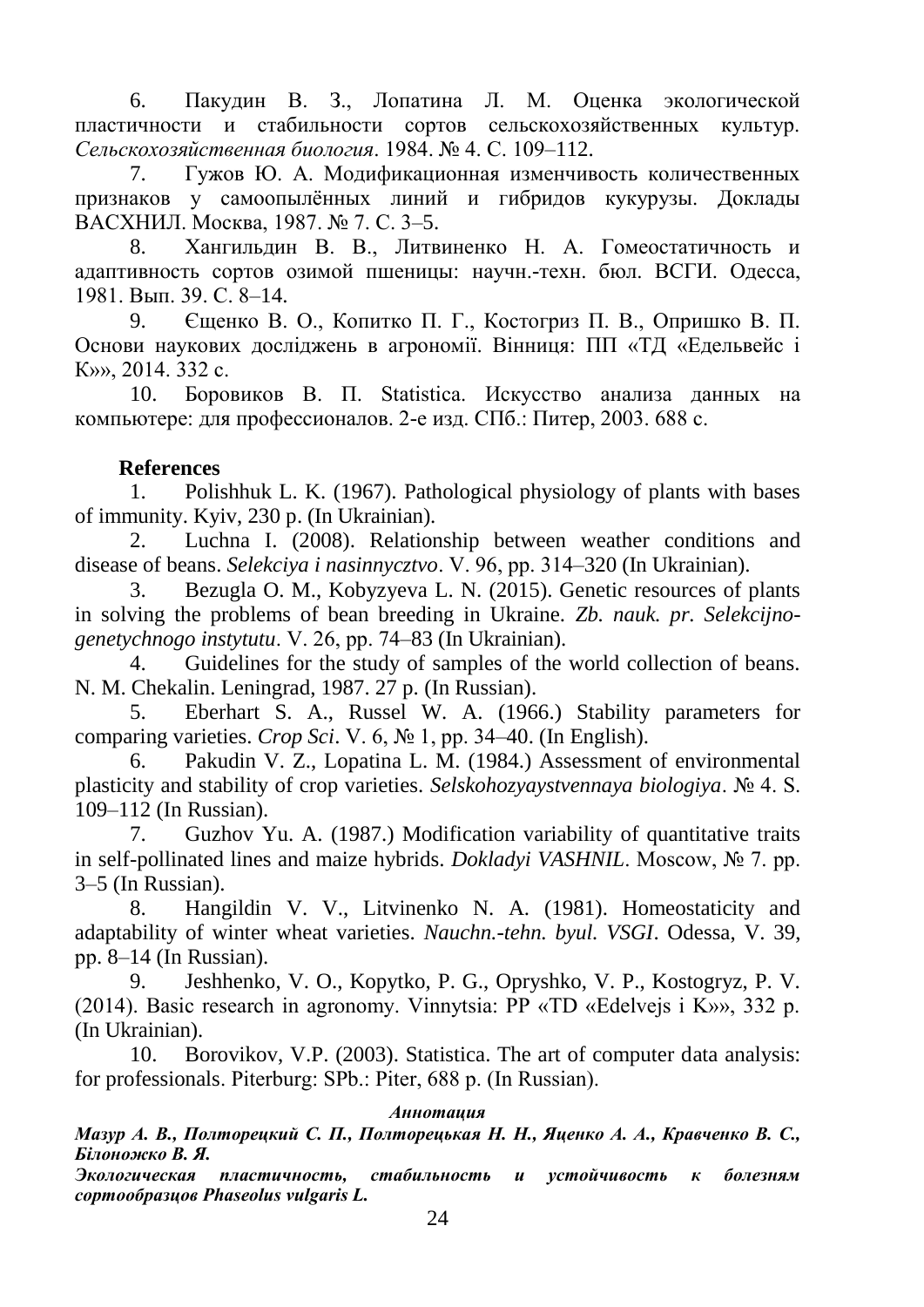*Условия выращивания растений имеют важное значение в формировании их устойчивости к различным болезням. В природе на патогены и растения действуют погодные условия, которые постоянно меняются. Целью исследований было определении уровня изменчивости и выявлении закономерностей наследования ценных хозяйственнобиологических признаков для селекции продуктивных и адаптивных форм фасоли обыкновенной (Phaseolus vulgaris L.) путем гибридологического анализа. Методика исследований. Исследования проводились в течение 2014–2016 годов в условиях опытного участка кафедры растениеводства, селекции и биоэнергетических культур Винницкого национального аграрного университета. Регион проведения исследований по характеру природных условий относят к центральной подзоне Правобережной Лесостепи. Гидротермические условия 2014 и 2016 лет исследований были типичными до среднемноголетних показателей зоны, а 2015 год отличился значительным дефицитом осадков и высоким температурным режимом воздуха. Материалом для исследований были сортообразцы фасоли обыкновенной предоставлены Национальным центром генетических ресурсов растений Украины и гибридные комбинации полученные в результате проведенных межсортовых скрещиваний. Сев осуществляли на фоне температурного режима почвы 10–12 °С на глубине заделки семян и устойчивого повышения среднесуточных температур воздуха. Размещение участков последовательное, шестикратная повторность. Способ сева – широкорядный, с шириной междурядий 45 см. Общая площадь участков составила – 1,35 м², учетная – 1,0 м². Сев осуществляли с нормой высева 18 схожих семян на 1 погонный метр, вручную, стандарт размещали через 10 номеров. Общую адаптивность сортообразцов фасоли обыкновенной по годам исследований определяли по коэффициенту регрессии (bi) и вариансе стабильности (S<sup>і</sup> 2 ). Оценку варьирования морфологических признаков осуществляли по коэффициенту вариации (V, %). Экологический коэффициент вариации (Vе, %) определяли по отношению средней признака к его стандартному отклонению. Проводили определение гомеостатичности (Нom) и коэффициента агрономической стабильности (As). Выводы. В результате трехлетних исследований установлено: наивысшую устойчивость к бактериозу обеспечили сортообразцы UD0303601, UD0303526, UD0303543 и UD0303557, а UD0303601, UD0303526 – были устойчивыми при неблагоприятных условиях выращивания; наивысшую устойчивость к бактериальному увяданию в том числе и при неблагоприятных условиях выращивания обеспечили сортообразцы UD0300414, UD0301063 и UD0303543; по устойчивости к вирусной мозаики выделили сортообразцы UD0303543, UD0303557 и UD0303610 (они были лучше при всех условиях выращивания).*

*Ключевые слова: фасоль обыкновенная, сортозразок, экологическая пластичность, стабильность; устойчивость к болезням.*

#### *Annotatiоn*

*Mazur O. V., Poltoretskyi S. P., Poltoretska N. M., Yatsenko A. O., Kravchenko V. S., Bilonozhko V. Y.*

*Environmental plasticity, stability and resistance to diseases of the varieties Phaseolus vulgaris L.*

*Plant growing conditions are important in forming their resistance to various diseases. In nature, pathogens and plants are affected by the weather conditions that are constantly changing. The research objective was to determine the variability level and to identify the patterns of inheritance of valuable commercial-biological traits for the selection of productive and adaptive forms of common bean (Phaseolus vulgaris L.) by hybridologic analysis. The*  research was conducted during 2014–2016 in the conditions of the research plot of the *Department of Plant Production, Selection and Bioenergetic Cultures of Vinnytsia National Agrarian University. The region of the research by its natural conditions refers to the central subzone of the Right Bank Forest-Steppe. The hydrothermal conditions of the 2014 and 2016 surveys were typical of the average yearly indices of the research area and the year 2015 was*